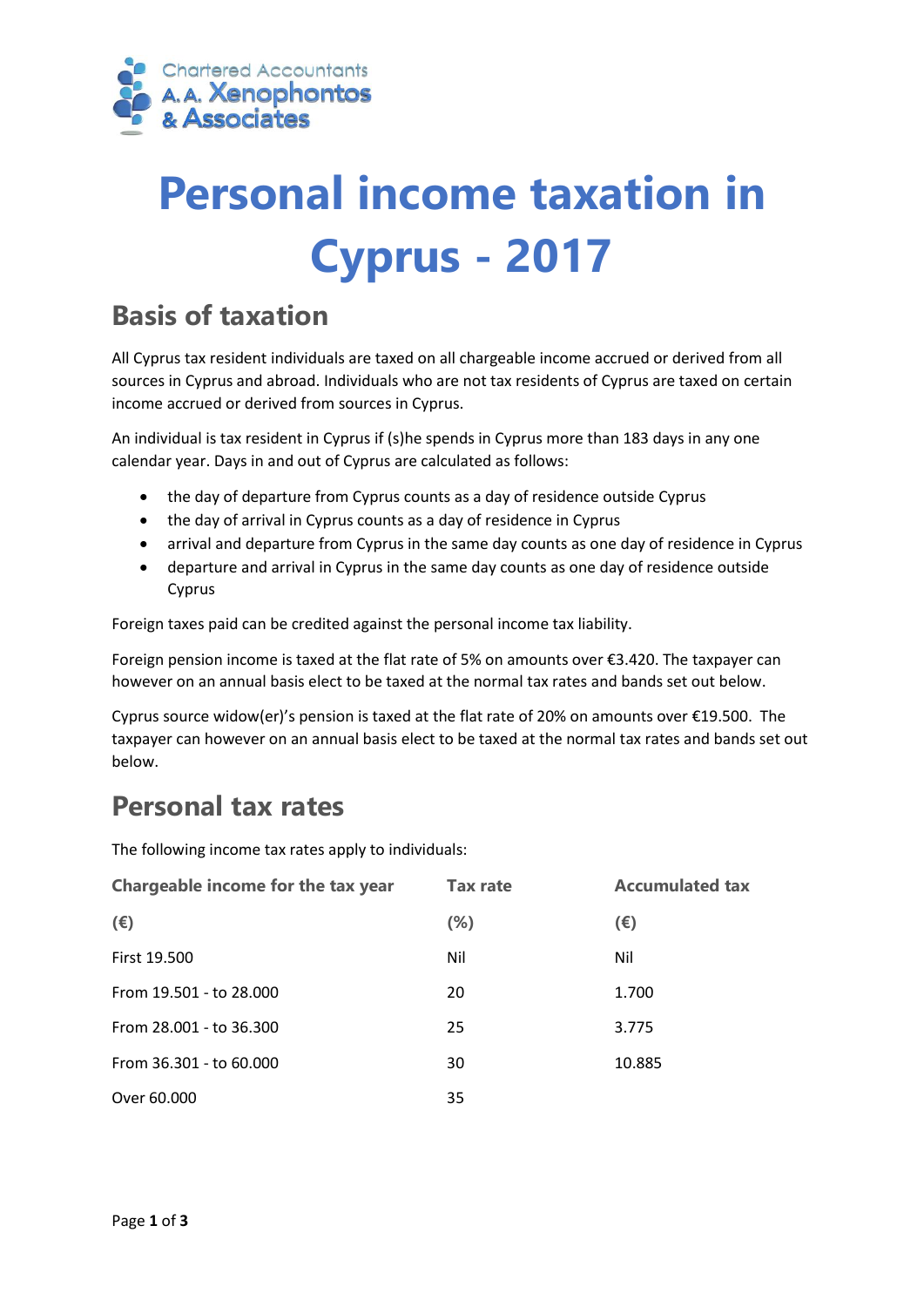

## **Exemptions**

The following are exempt from income tax:

- 1. Interest, except for interest arising from the ordinary business activities or closely related to the ordinary business activities of an individual. Such interest income may be subject to Special Contribution for Defence.
- 2. Dividends. Such dividend income may be subject to Special Contribution for Defence.
- 3. 50% of the remuneration from any employment exercised in Cyprus by an individual who was not a resident of Cyprus before the commencement of the employment, exemption applies for a period of 10 years for employments commencing as from 1 January 2012 provided that the annual remuneration exceeds €100.000. For employments commencing as from 1 January 2015 the exemption does not apply in case the said individual was a Cyprus tax resident for 3 (or more) tax years out of the 5 tax years immediately prior to the tax year of commencement of the employment nor in the preceding tax year. In certain cases, it is possible to claim the exemption where income falls below €100.000 per annum.
- 4. 20% of the remuneration with a maximum amount of €8.550 annually from any employment exercised in Cyprus by an individual who was not a resident of Cyprus before the commencement of the employment. For employments commencing during or after 2012 the exemption applies for a period of 5 years starting from the tax year following the year of commencement of the employment with the last eligible tax year being 2020. This exemption may not be claimed in addition to the immediately above mentioned 50% exemption for employment income.
- 5. Remuneration from salaried services rendered outside Cyprus for more than 90 days in a tax year to a non-Cyprus resident employer or to a foreign permanent establishment of a Cyprus resident employer.
- 6. Profits of a foreign permanent establishment. With effect as from 1 July 2016, taxpayers may elect to tax the profits earned by a foreign permanent establishment, with a tax credit for foreign taxes incurred on those foreign permanent establishment profits. Transitional rules apply in certain cases on the granting of foreign tax credits where a foreign permanent establishment was previously exempt and subsequently a taxpayer elects to be subject to tax on the profits of the foreign permanent establishment.
- 7. Lump sum received by way of retiring gratuity, commutation of pension or compensation for death or injuries.
- 8. Capital sums accruing to individuals from any payments to approved funds (e.g. provident funds).